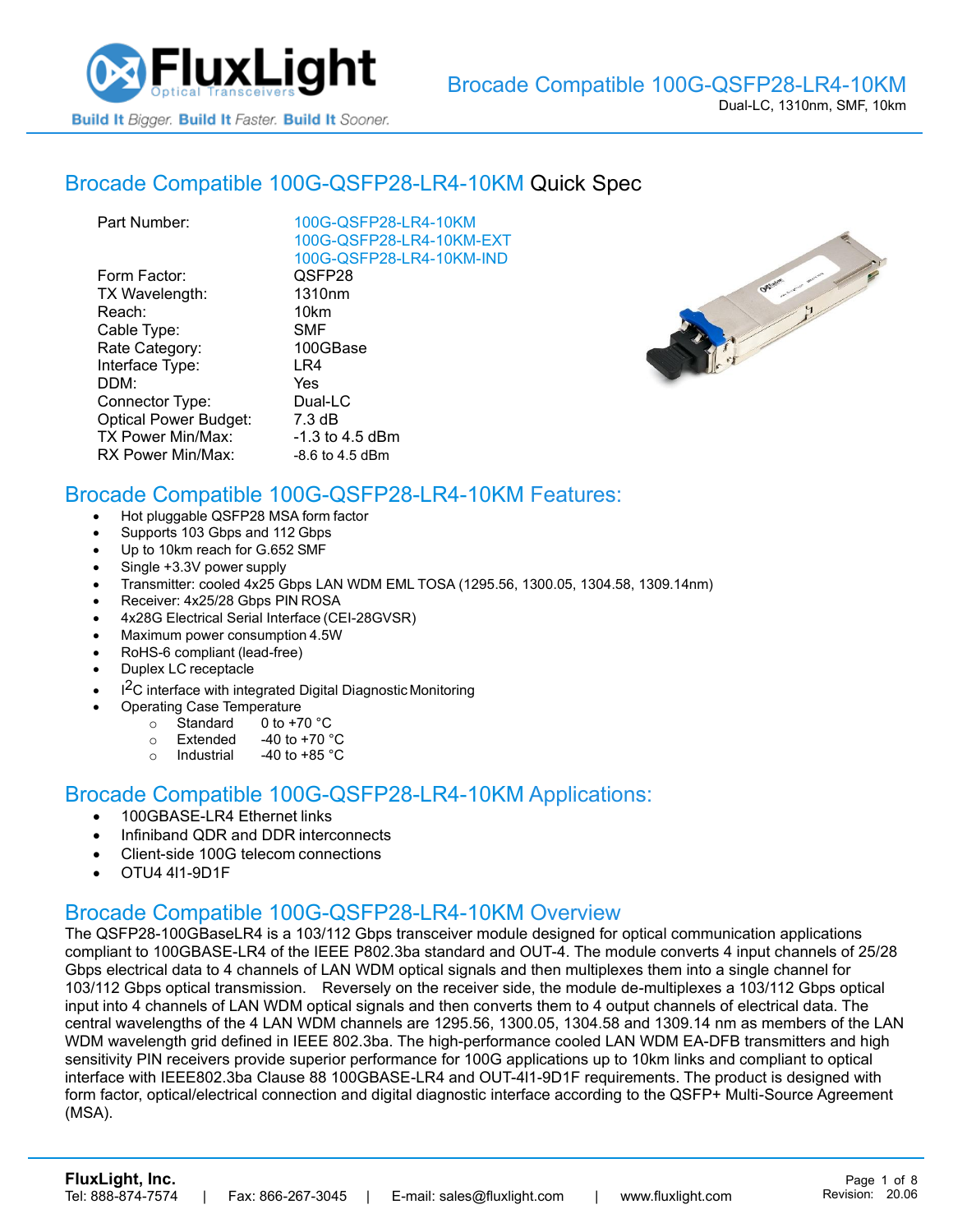

# Absolute Maximum Ratings

| <b>Parameter</b>                         | <b>Symbol</b>  | <b>Min</b> | <b>Max</b> | <b>Unit</b> |
|------------------------------------------|----------------|------------|------------|-------------|
| Storage Temperature                      | T <sub>S</sub> | -40        | $+85$      | °C          |
| <b>Operating Case Temp (Standard)</b>    | <b>TOP</b>     | 0          | 70         | °C          |
| <b>Operating Case Temp (Extended)</b>    | <b>TOP</b>     | $-40$      | 70         | °C          |
| <b>Operating Case Temp (Industrial)</b>  | <b>TOP</b>     | $-40$      | 85         | °C          |
| Power Supply Voltage                     | <b>Vcc</b>     | $-0.5$     | 3.6        | V           |
| Relative Humidity (non-<br>condensation) | <b>RH</b>      | 5          | 85         | %           |

## Recommended Operating Conditions

| <b>Parameter</b>            | <b>Symbol</b> | <b>Min</b> | <b>Typ</b> | <b>Max</b> | <b>Unit</b> |
|-----------------------------|---------------|------------|------------|------------|-------------|
| <b>Power Supply Voltage</b> | Vcc           | 3.135      | 3.3        | 3.465      | V           |
| Data Rate, each Lane        |               |            | 25.78125   |            | Gb/s        |
| Control Input Voltage High) |               | 2          |            | <b>Vcc</b> | V           |
| Control Input Voltage Low   |               | 0          |            | 0.8        |             |
| Link Distance with G.652    | D             |            |            | 10         | km          |

### Recommended Power Supply Filter

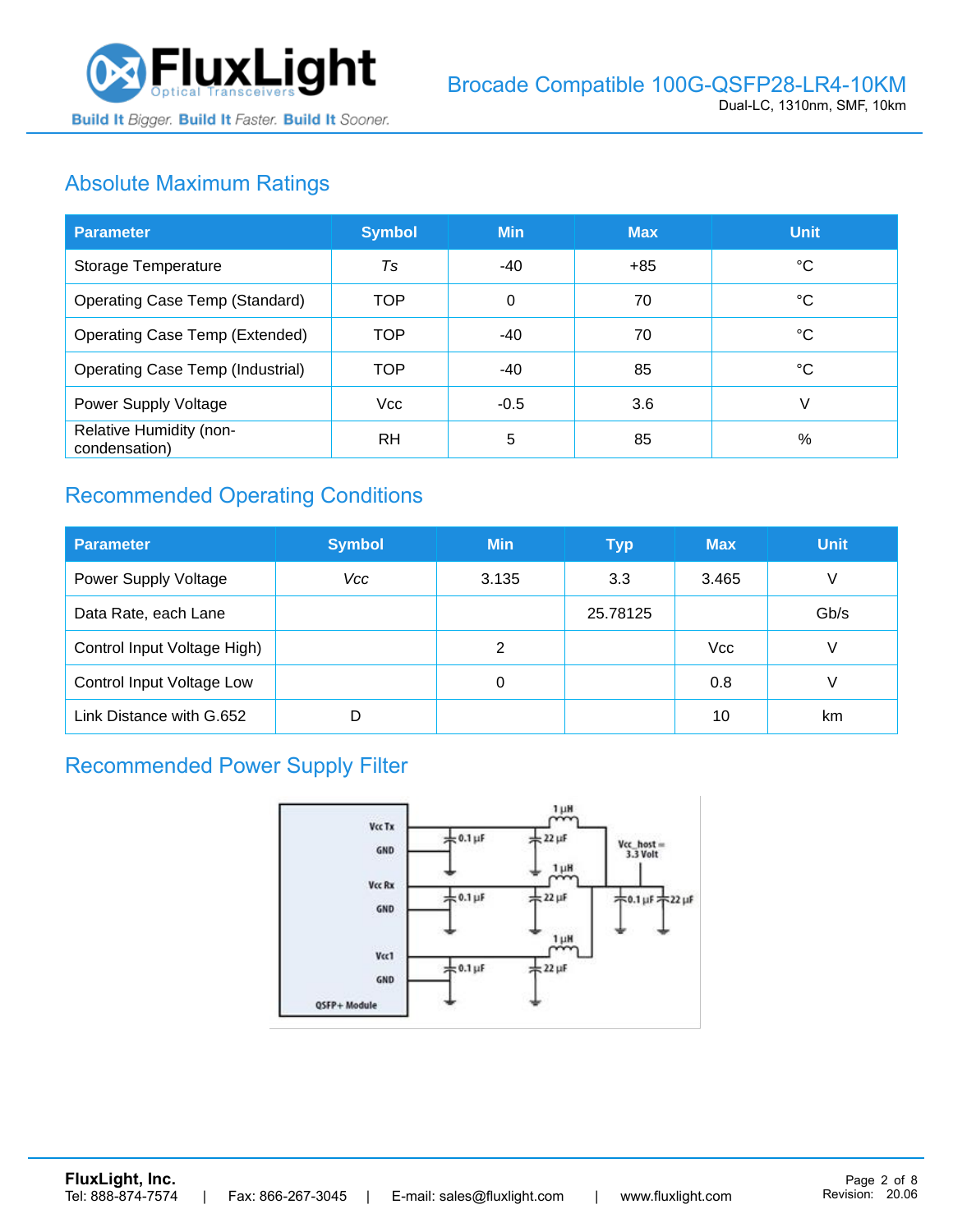

## Electrical Characteristics

| Parameter                | Symbol | Min | <b>Typ</b> | Max  | Unit |
|--------------------------|--------|-----|------------|------|------|
| <b>Power Consumption</b> |        | ۰   |            | 4.5  | W    |
| <b>Supply Current</b>    | ICC    |     |            | 1.21 |      |

### Electrical Characteristics-Transmitter (each lane)

| Parameter                           | Symbol | Min | $\overline{\mathsf{T}}\mathsf{y}\mathsf{p}$ | Max  | Unit |
|-------------------------------------|--------|-----|---------------------------------------------|------|------|
| Differential Input Voltage<br>Swing | Vin.pp | 150 |                                             | 1200 | mVpp |
| Differential Input<br>Impedance     | Zin    | 85  | 100                                         | 115  | Ω    |

## Electrical Characteristics-Receiver

| Parameter                               | Symbol  | Min | Typ | Max  | Unit |
|-----------------------------------------|---------|-----|-----|------|------|
| Differential Output Voltage<br>Swing    | Vout.pp | 200 |     | 1100 | mVpp |
| <b>Differential Output</b><br>Impedance | Zout    | 85  | 100 | 115  | ohm  |

### Optical Characteristics

| Parameter       | Symbol | Min     | <b>Typ</b> | <b>Max</b> | Unit |
|-----------------|--------|---------|------------|------------|------|
| Lane Wavelength | LO     | 1294.53 | 1295.56    | 1296.59    |      |
|                 | L1     | 1299.02 | 1300.05    | 1301.09    |      |
|                 | L2     | 1303.54 | 1304.58    | 1305.63    | nm   |
|                 | LЗ     | 1308.09 | 1309.1     | 1310.19    |      |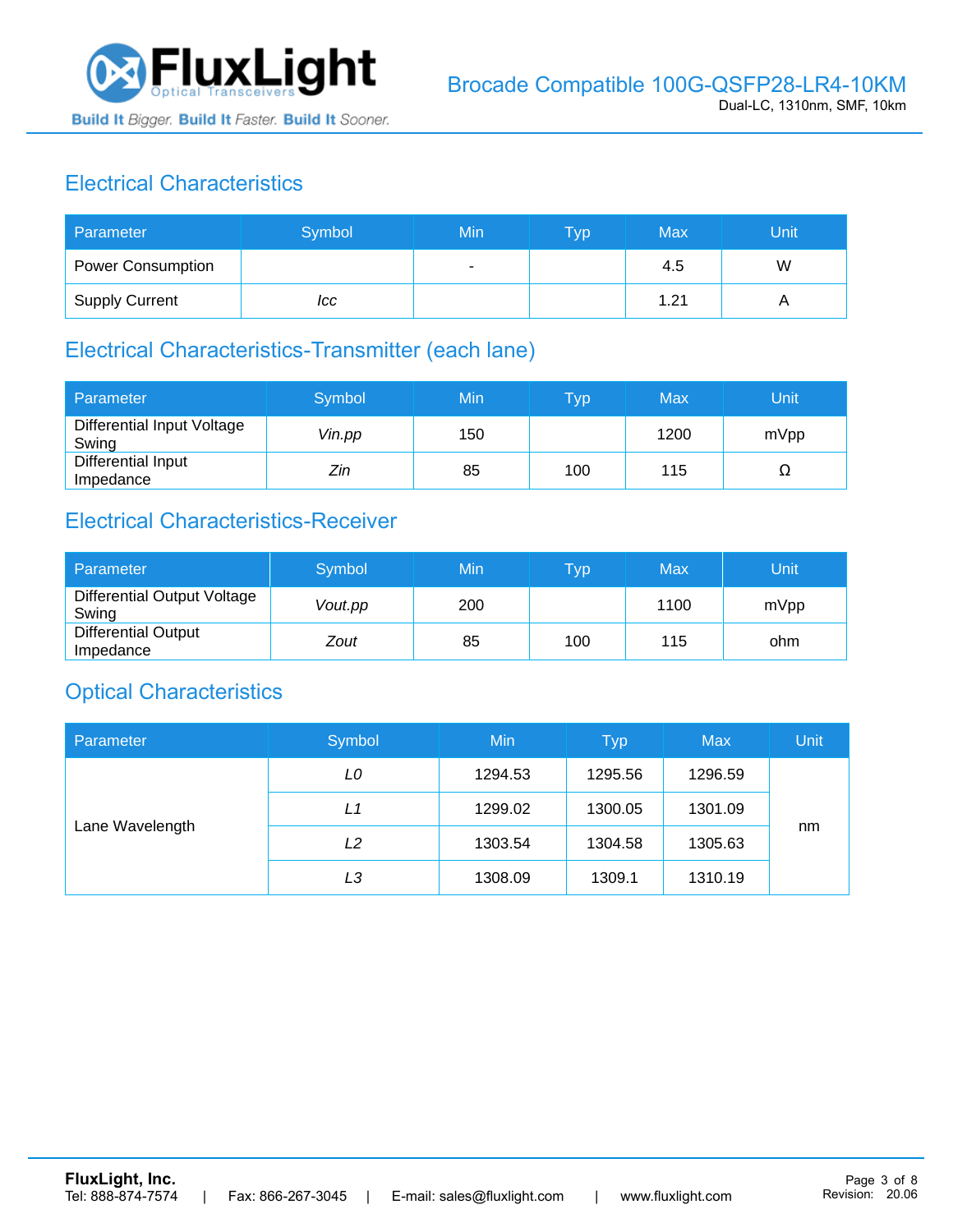

### Optical Characteristics-Transmitter (100GBase-LR4 operation)

| Parameter                                          | Symbol      | <b>Min</b>                           | <b>Typ</b> | <b>Max</b> | <b>Unit</b> | <b>Notes</b> |
|----------------------------------------------------|-------------|--------------------------------------|------------|------------|-------------|--------------|
| Signaling Speed per Lane                           | BR.         |                                      | 25.78      |            | Gbps        |              |
| Side-mode Suppression Ratio                        | <b>SMSR</b> | 30                                   |            |            | dB          |              |
| <b>Total Average Launch Power</b>                  | PT          |                                      |            | 10.5       | dBm         |              |
| Average Launch Power (each<br>Lane)                | PAVG        | $-4.3$                               |            | 4.5        | dBm         |              |
| <b>Optical Modulation Amplitude</b><br>(each Lane) | <b>POMA</b> | $-1.3$                               |            | 4.5        | dBm         |              |
| <b>Extinction Ratio</b>                            | ER          | 4                                    |            |            | dВ          |              |
| <b>Optical Return Loss Tolerance</b>               | TOL         |                                      |            | 20         | dB          |              |
| Eye Mask {X1, X2, X3, Y1, Y2,<br>Y3                |             | IEEE 802.3 Clause 88<br>100GBase-LR4 |            |            |             |              |
| Average Launch Power OFF<br>(each Lane)            | Poff        |                                      |            | $-30$      | dBm         |              |

#### Optical Characteristics-Receiver (100GBase-LR4 operation)

| Parameter                                | Symbol      | <b>Min</b> | <b>Typ</b> | <b>Max</b> | Unit | <b>Notes</b> |
|------------------------------------------|-------------|------------|------------|------------|------|--------------|
| Signaling Speed per Lane                 | <b>BR</b>   |            | 25.78      |            | Gbps |              |
| <b>Total Average Receive Power</b>       |             |            |            | 10.5       | dBm  |              |
| Average Power at Receiver,<br>each Lane  |             | $-10.6$    |            | 4.5        | dBm  |              |
| Receive Power (OMA) (each<br>Lane)       |             |            |            | 4.5        | dBm  |              |
| Receiver Sensitivity (OMA),<br>each Lane | <b>SEN</b>  |            |            | $-8.6$     | dBm  |              |
| <b>LOS Assert</b>                        | <b>LOSA</b> |            | $-26$      |            | dBm  |              |
| <b>LOS Deassert</b>                      | LOSD        |            | $-11.6$    |            | dBm  |              |
| <b>LOS Hysteresis</b>                    | LOSH        | 0.5        |            |            | dΒ   |              |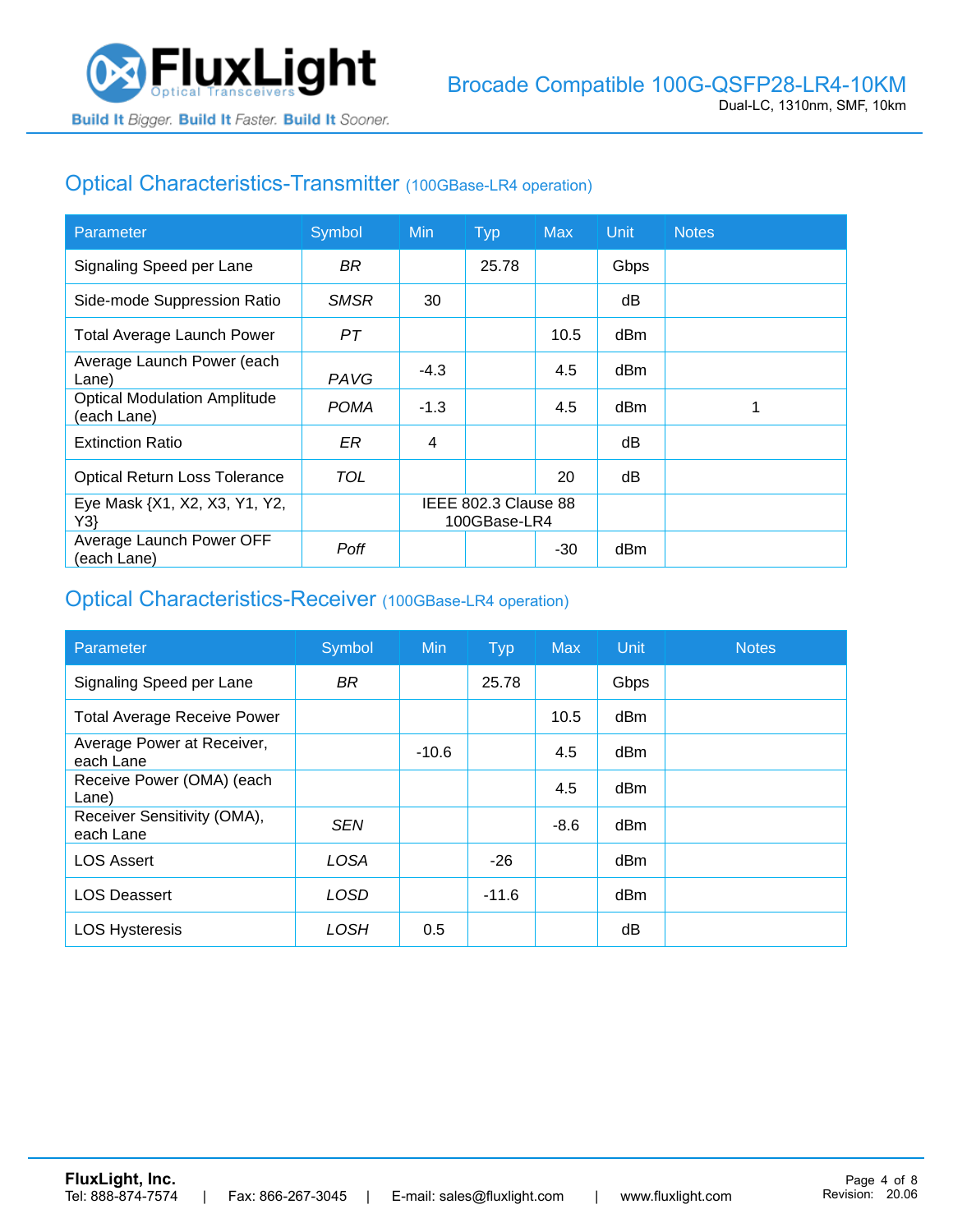

## Optical Characteristics-Transmitter (OTU-4 operation)

| <b>Parameter</b>                                    | <b>Symbol</b> | <b>Min</b>        | <b>Typ</b> | <b>Max</b> | <b>Unit</b> | <b>Notes</b> |
|-----------------------------------------------------|---------------|-------------------|------------|------------|-------------|--------------|
| Signaling Speed per Lane                            | BR.           |                   | 27.95      |            | Gbps        |              |
| Side-mode Suppression Ratio                         | <b>SMSR</b>   | 30                |            |            | dB          |              |
| <b>Total Average Launch Power</b>                   | PT            |                   |            | 10.5       | dBm         |              |
| Average Launch Power (each Lane)                    | PAVG          | $-2.5$            |            | 2.9        | dBm         |              |
| Difference in Launch Power between<br>any two Lanes |               |                   |            |            |             |              |
| (OMA)                                               | Ptx, diff     |                   |            | 5          | dB          |              |
| <b>Extinction Ratio</b>                             | ER            | $\overline{7}$    |            |            | dB          |              |
| <b>Optical Return Loss Tolerance</b>                | <b>TOL</b>    |                   |            | 20         | dB          |              |
| <b>Transmitter Reflectance</b>                      | RT.           |                   |            | $-12$      | dB          |              |
| Eye Mask {X1, X2, X3, Y1, Y2, Y3}                   |               | G.959.1 Compliant |            |            |             | 2            |
| Average Launch Power OFF (each<br>Lane)             | Poff          |                   |            | $-30$      | dBm         |              |

Note: Transmitter optical characteristics are measured with a single mode fiber.

### Optical Characteristics-Receiver (OTU4 operation)

| <b>Parameter</b>                                     | <b>Symbol</b> | <b>Min</b> | <b>Typ</b> | <b>Max</b> | <b>Unit</b> | <b>Notes</b> |
|------------------------------------------------------|---------------|------------|------------|------------|-------------|--------------|
| Signaling Speed per Lane                             | BR            |            | 27.95      |            | Gbps        |              |
| Damage Threshold (each Lane)                         | THd           | 4.5        |            |            | dBm         | 3            |
| <b>Total Average Receive Power</b>                   |               |            |            | 10.5       | dBm         |              |
| Average Power at Receiver, each<br>Lane              |               | $-8.6$     |            | 2.9        | dBm         |              |
| Stressed Receiver Sensitivity, each<br>Lane          |               |            |            | $-8.6$     | dBm         | 4            |
| Difference in Receive Power between<br>any two Lanes | Prx, diff     |            |            | 5.5        | dB          |              |
| <b>LOS Assert</b>                                    | LOSA          |            | $-25$      |            | dBm         |              |
| <b>LOS Deassert</b>                                  | LOSD          |            | $-11.6$    |            | dBm         |              |
| <b>LOS Hysteresis</b>                                | <b>LOSH</b>   | 0.5        |            |            | dB          |              |
| <b>Optical Return Loss</b>                           | ORL           |            |            | $-26$      | dB          |              |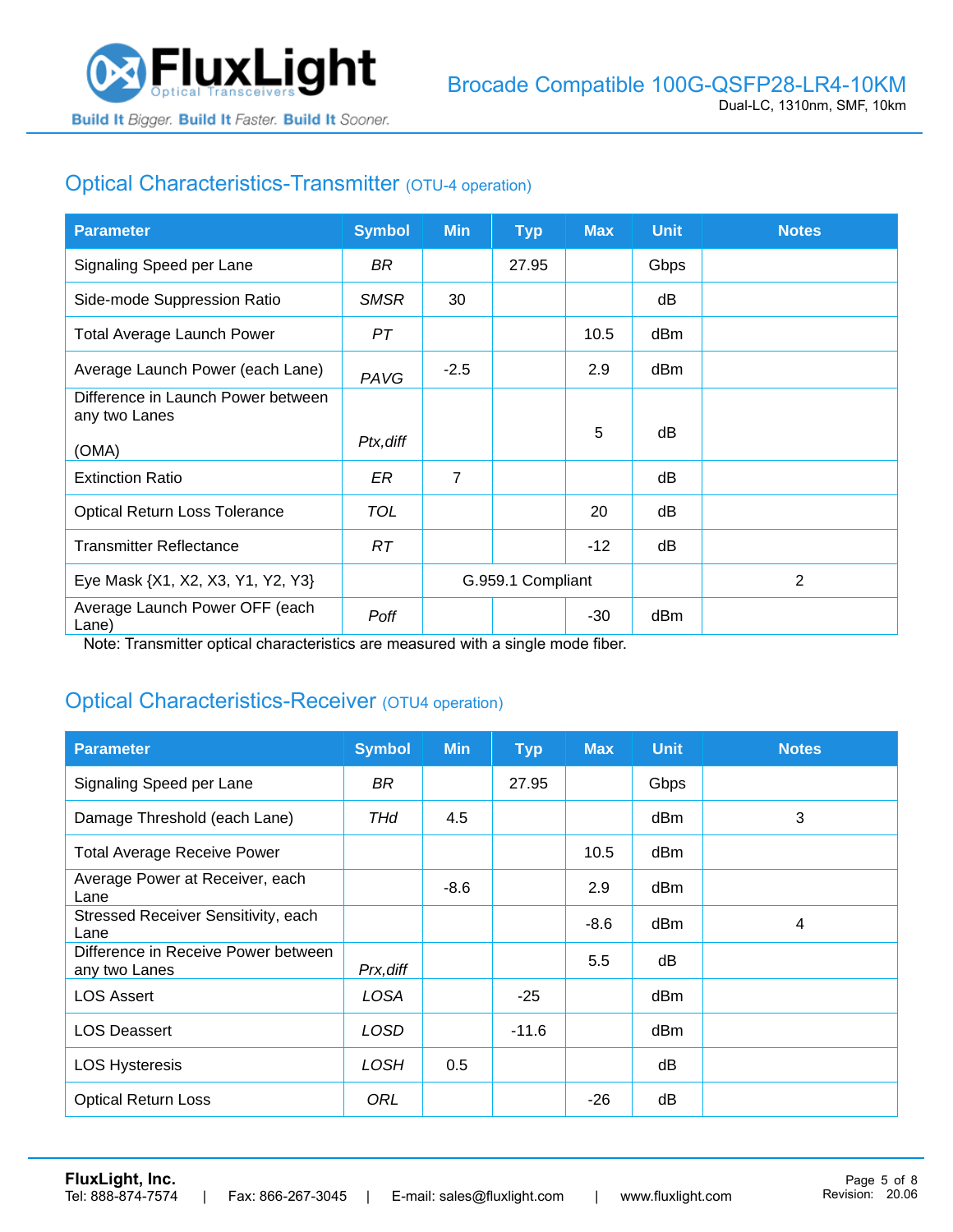

# Digital Diagnostic Functions

The following digital diagnostic characteristics are defined over the normal operating conditions unless otherwise specified.

| Parameter                                  | Symbol         | Min    | <b>Typ</b> | <b>Max</b>     | Unit   | <b>Notes</b>                        |
|--------------------------------------------|----------------|--------|------------|----------------|--------|-------------------------------------|
| Temperature monitor absolute<br>error      | <b>DMITEMP</b> | -3     |            | 3              | deg. C | Over operating<br>temperature range |
| Supply voltage monitor absolute<br>error   | <b>DMIVCC</b>  | $-0.1$ |            | 0.1            | V      | Over Full operating<br>range        |
| Channel RX power monitor<br>absolute error | DMIRX_CH       | $-2$   |            | 2              | dB     |                                     |
| Channel Bias current monitor               | DMIIbias_CH    | $-10%$ |            | 10%            | mA     |                                     |
| Channel TX power monitor<br>absolute error | DMITX_CH       | $-2$   |            | $\mathfrak{p}$ | dB     |                                     |

#### PIN Assignment and Function Definitions

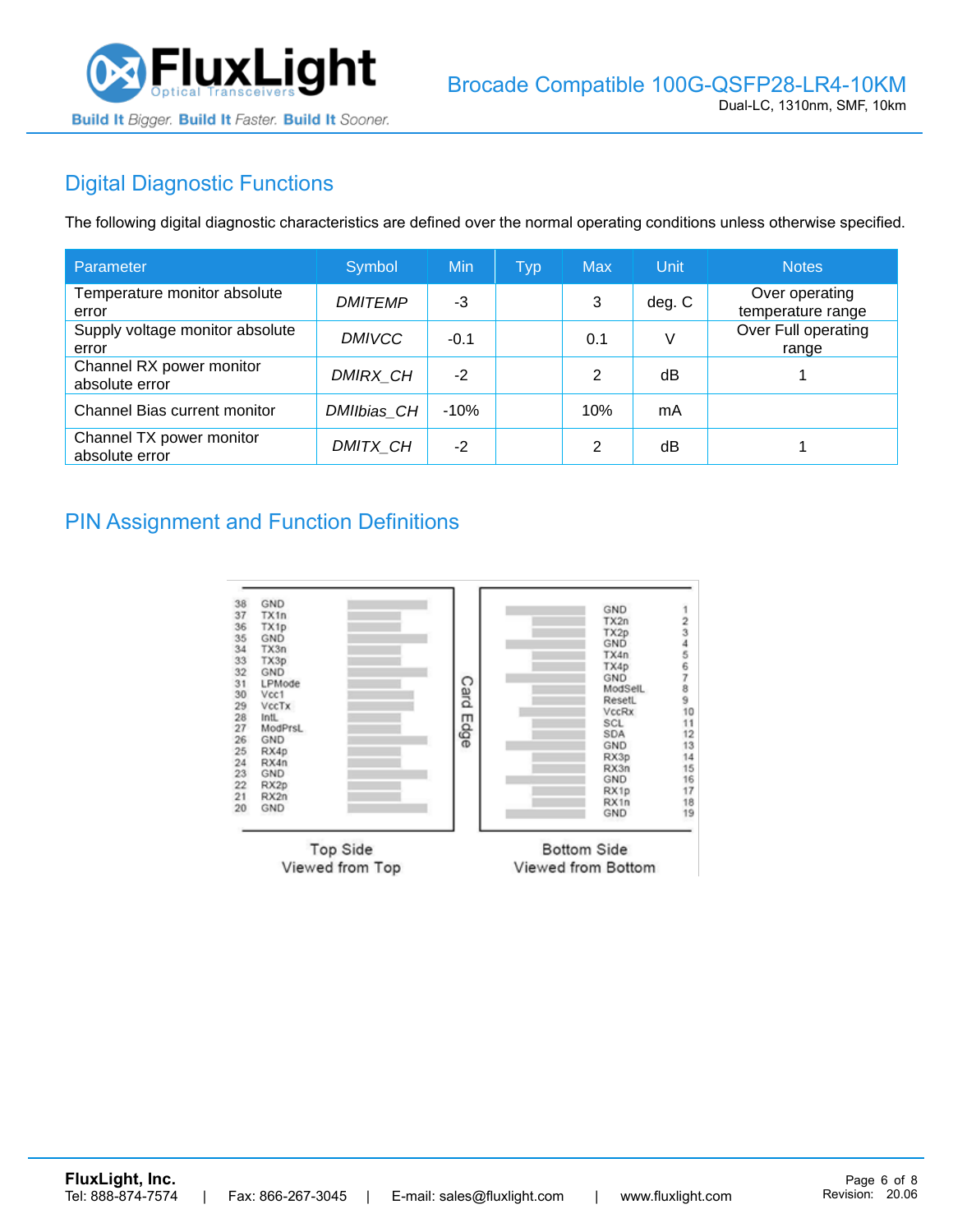

#### PIN Definition

| <b>PIN</b>   | <b>Signal Name</b> | <b>Description</b>                          |
|--------------|--------------------|---------------------------------------------|
| $\mathbf{1}$ | GND                | Ground (1)                                  |
| 2            | Tx2n               | CML-I Transmitter 2 Inverted Data Input     |
| 3            | Tx2p               | CML-I Transmitter 2 Non-Inverted Data Input |
| 4            | <b>GND</b>         | Ground (1)                                  |
| 5            | Tx4n               | CML-I Transmitter 4 Inverted Data Input     |
| 6            | Tx4p               | CML-I Transmitter 4 Non-Inverted Data Input |
| 7            | GND                | Ground (1)                                  |
| 8            | ModSelL            | <b>LVTLL-I Module Select</b>                |
| 9            | ResetL             | <b>LVTLL-I Module Reset</b>                 |
| 10           | <b>VCCRx</b>       | +3.3V Power Supply Receiver (2)             |
| 11           | <b>SCL</b>         | LVCMOS-I/O 2-Wire Serial Interface Clock    |
| 12           | <b>SDA</b>         | LVCMOS-I/O 2-Wire Serial Interface Data     |
| 13           | <b>GND</b>         | Ground (1)                                  |
| 14           | Rx3p               | CML-O Receiver 3 Non-Inverted Data Output   |
| 15           | Rx3n               | CML-O Receiver 3 Inverted Data Output       |
| 16           | <b>GND</b>         | Ground (1)                                  |
| 17           | Rx1p               | CML-O Receiver 1 Non-Inverted Data Output   |
| 18           | Rx1n               | CML-O Receiver 1 Inverted Data Output       |
| 19           | <b>GND</b>         | Ground (1)                                  |
| 20           | <b>GND</b>         | Ground (1)                                  |
| 21           | Rx2n               | CML-O Receiver 2 Inverted Data Output       |
| 22           | Rx2p               | CML-O Receiver 2 Non-Inverted Data Output   |
| 23           | <b>GND</b>         | Ground (1)                                  |
| 24           | Rx4n               | CML-O Receiver 4 Inverted Data Output       |
| 25           | Rx4p               | CML-O Receiver 4 Non-Inverted Data Output   |
| 26           | <b>GND</b>         | Ground (1)                                  |
| 27           | ModPrsL            | Module Present                              |
| 28           | <b>IntL</b>        | Interrupt                                   |
| 29           | <b>VCCTx</b>       | +3.3V Power Supply Transmitter (2)          |
| 30           | VCC1               | +3.3V Power Supply                          |
| 31           | LPMode             | <b>LVTLL-I Low Power Mode</b>               |
| 32           | <b>GND</b>         | Ground (1)                                  |
| 33           | Tx3p               | CML-I Transmitter 3 Non-Inverted Data Input |
| 34           | Tx3n               | CML-I Transmitter 3 Inverted Data Input     |
| 35           | <b>GND</b>         | Ground (1)                                  |
| 36           | Tx1p               | CML-I Transmitter 1 Non-Inverted Data Input |
| 37           | Tx1n               | CML-I Transmitter 1 Inverted Data Input     |
| 38           | <b>GND</b>         | Ground (1)                                  |

Notes:

1. All Ground (GND) are common within the QSFP+ module and all module voltages are referenced to this potential unless noted otherwise. Connect these directly to the host board signal common ground plane.

2. VccRx, Vcc1 and VccTx are the receiving and transmission power suppliers and shall be applied concurrently. The connector pins are each rated for a maximum current of 500mA.